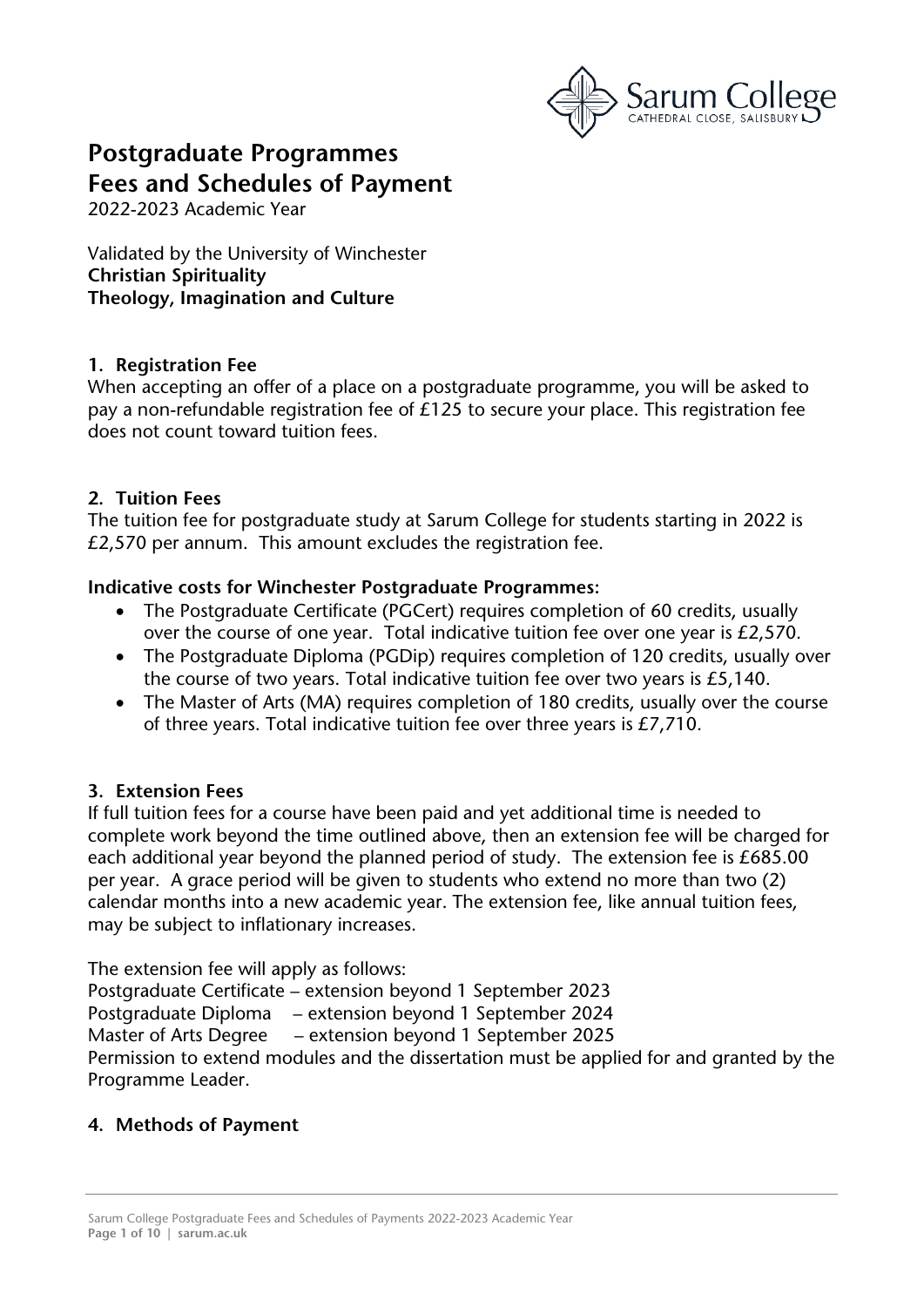Fees are due on 1 September of each year. The fees include classes, supervision, assessment, administration and use of the library. Fees do not include additional costs such as meals and accommodation during teaching weeks (see sections 11 and 12 below).

You also may pay tuition fees by one of the following methods as outlined by award:

## **Postgraduate Certificate**

- **One lump sum of £2,570** Payable on 1 September 2022
- **Two instalments of £1,285** The instalments are due by 1 September 2022 and 1 March 2023
- **Six instalments: one payment of £1,285, then five payments of £257** The instalments are payable according to the following schedule:  $\square$  One initial payment of £1285, due by 1 September 2022;
	- Followed by £257 due by 1 February 2023, 1 March 2023, 1 April 2023, 1 May 2023 and 1 June 2023.

#### **Postgraduate Diploma**

- **One lump sum of £5,140** Due by 1 September 2022
- **Two annual instalments of £2,570** Due on 1 September 2022 and 1 September 2023
- **Four instalments of £1,285** Due by 1 September 2022, 1 March 2023, 1 September 2023 and 1 March 2024
- **Sixteen instalments: one payment of £1,285, then fifteen payments of £257** The instalments are payable according to the following schedule:
	- **2022-2023 (six payments):** One initial payment of £1,285 due by 1 September 2022; then £257 due by 1 February 2023, 1 March 2023, 1 April 2023, 1 May 2023 and 1 June 2023.
	- **2023-2024 (ten payments):** £257 due by 1 September 2023, 1 October 2023, 1 November 2023, 1 December 2023, 1 January 2024, 1 February 2024, 1 March 2024, 1 April 2024, 1 May 2024 and 1 June 2024.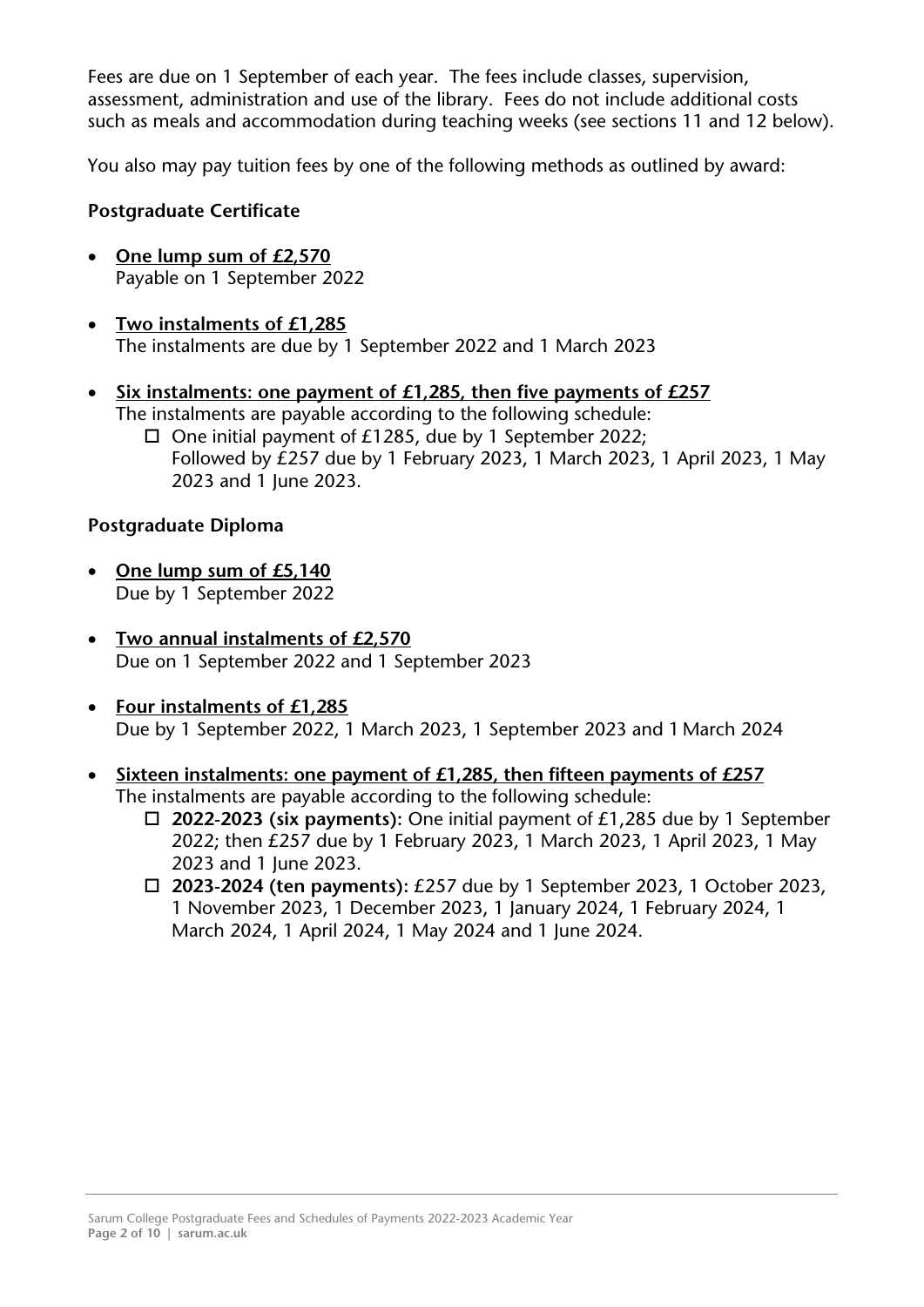- **One lump sum of £7,710** Due by 1 September 2022
- **Three annual instalments of £2,570** Due by 1 September 2022, 1 September 2023, 1 September 2024
- **Six instalments of £1,285** Due by 1 September 2022, 1 March 2023, 1 September 2023, 1 March 2024, 1 September 2024 and 1 March 2025
- **Twenty-six instalments: one payment of £1,285, then 25 payments of £257** The instalments are payable according to the following schedule:
	- **2022-2023 (six payments):** One initial payment of £1,285 due by 1 September 2022; then £257 due by 1 February 2023, 1 March 2023, 1 April 2023, 1 May 2023 and 1 June 2023.
	- **2023-2024 (ten payments):** £257 due by 1 September 2023, 1 October 2023, 1 November 2023, 1 December 2023, 1 January 2024, 1 February 2024, 1 March 2024, 1 April 2024, 1 May 2024 and 1 June 2024.
	- **2024-2025 (ten payments):** £257 due by 1 September 2024, 1 October 2024, 1 November 2024, 1 December 2024, 1 January 2025, 1 February 2025, 1 March 2025, 1 April 2025, 1 May 2025 and 1 June 2025.

# **5. Student Consumer Rights and Cooling-Off Period**

After accepting a place, all candidates are offered a fourteen (14) day cooling off period to withdraw from the course without penalty. If withdrawal of the place offered occurs within the fourteen (14) days of acceptance, all fees paid (if any) will be refunded, except the non-refundable registration fee.

# **6. Interruption of Studies**

Student remain liable for the full academic year fees during any interruption of studies during an academic year. Fees invoiced and paid will be paused during the period of interruption and carried forward upon the student's return on the basis of the number of modules started based on an assumption of 60 credits per year. For example, if a student starts an academic year, completes one module of 20 credits and commences a second of 20 credits before taking an interruption of studies, then one third of fees will be carried forward to the point of commencing the next module on return to study.

# **7. Withdrawal from Study**

If a student withdraws from the course, the student will be charged fees for the full year for the number of years of study that the student has commenced, plus any additional modules beyond the standard 60 credits in year one, 120 credits in year two and 180 credits with the dissertation in year three. The withdrawal date is when Sarum College receives formal notification of withdrawal by the validating university.

Students who withdraw from the course during the academic year may appeal for their outstanding fees as described above to be waived. An appeal form is available from the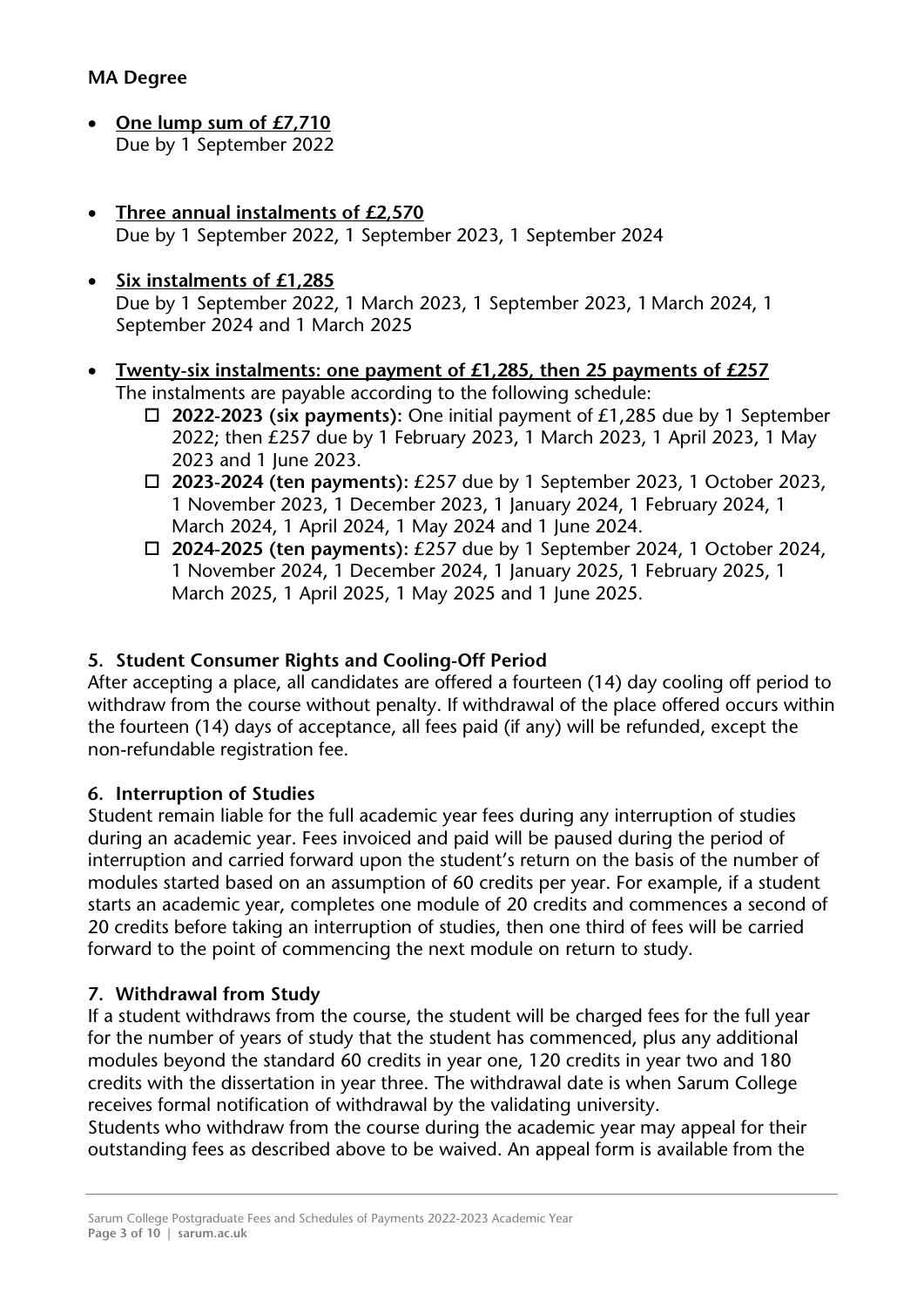course administrator. The appeal will be initiated by the receipt of the completed form from the student by the course administrator. The appeal will be considered jointly by the Director of Finance, the Director of Academic Development, and the Principal. A decision is to be made within ten (10) working days.

# **8. Withdrawal of Course**

While the College endeavours to run all advertised courses, it may occasionally be necessary to withdraw a programme of study. If this happens, you will be notified at least one month before the start of the course and your £125 registration fee will be refunded.

#### **9. Audit Fees**

Students may attend teaching weeks for modules in addition to the modules which they are studying for credit, by permission of the Programme Leader. The hospitality rates for a teaching week will be the usual student rates which are currently £250 (ensuite), £200 (standard) and £60 (non-residential), with an added educational fee of £125 per booking. The audit fee and hospitality prices are reviewed on an annual basis and subject to inflationary increases therefore will be reviewed with effect from  $1<sup>st</sup>$  July 2022.

Please note that students must give clear information on whether they are attending teaching weeks as part of their accredited study or as an auditor in advance of attendance. Should the teaching week be oversubscribed, preference will be given to students taking the module for credit.

#### **10.Hospitality**

The tuition fees do not include meals or accommodation, for which a separate charge is made in advance of any teaching week and is payable no later than two weeks before the start of the teaching week**.** Teaching weeks can be attended on a residential or nonresidential basis. As per above, the current package prices for the year are £250 (ensuite), £200 (standard) and £60 (non-residential). The College regrets that it cannot refund meals or accommodation booked but not used.

Please note that hospitality prices are reviewed on an annual basis and subject to inflationary increases therefore will be reviewed with effect from 1<sup>st</sup> July 2022. Hospitality is also charged on a pro-rata basis for other periods in college (e.g. dissertation training and support events).

#### 11.Other Costs

Please be aware that there will be other study costs. Students may need to buy books may require access to (and the ability to use), a computer with an internet connection for research, email communications, online learning, as well as writing and submitting assignments. A student edition of Microsoft Office 365 is available to all Sarum College students at no charge. Some modules have additional charges for supplementary resources or trips. Where there is an additional fee, this will be specified in the module descriptor.

#### 12.Academic Regulations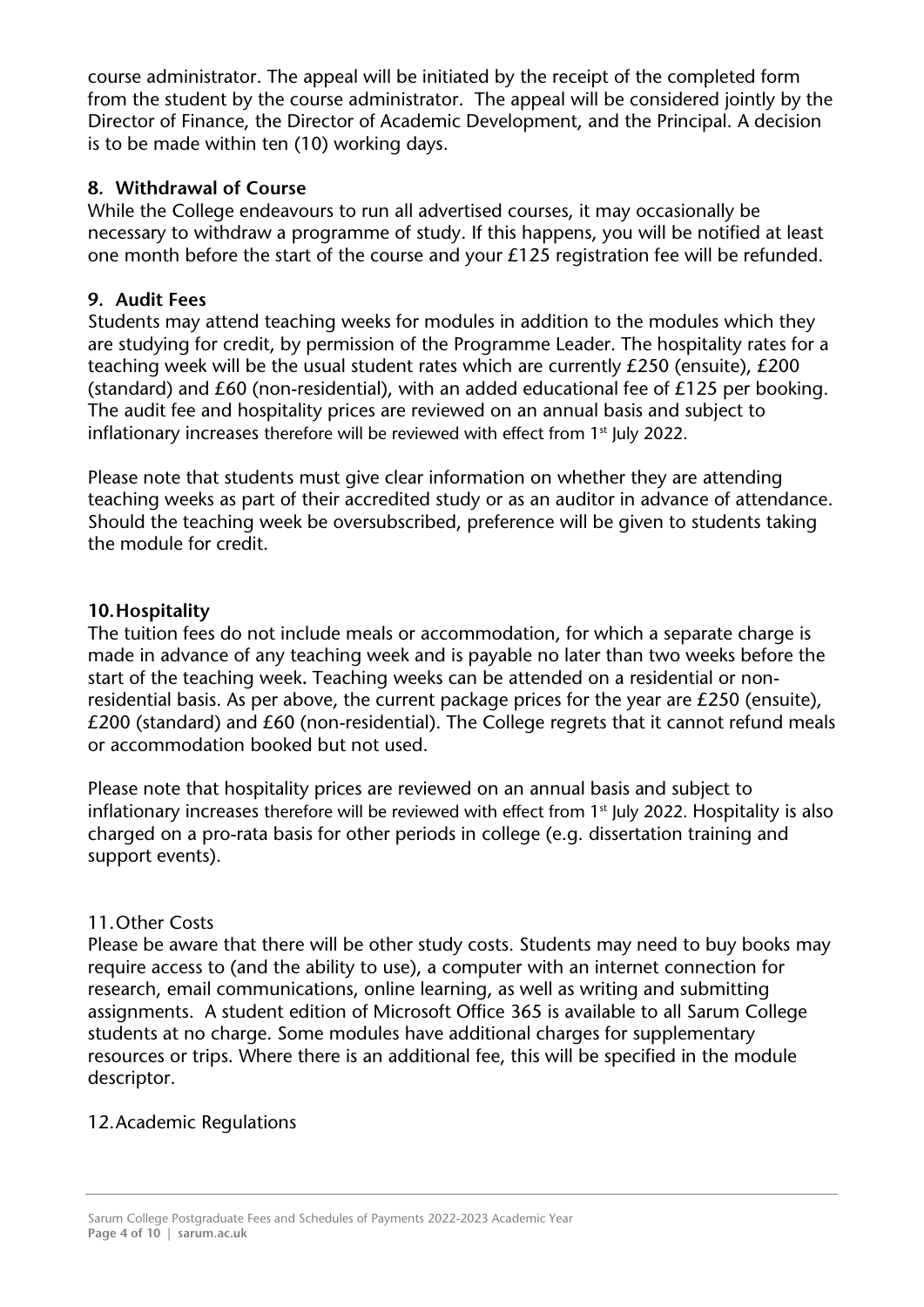Students are responsible for familiarising themselves thoroughly with, and adhering to, the Academic Regulations of the University of Winchester.

The agreement to do so is confirmed after a student signs the registration to formally accept the offer of a place on a Sarum College Winchester Postgraduate programme.

#### **13. Non-UK/EU students**

Sarum College does not hold a Tier 4 sponsorship license with the UK Border Agency and is unable to offer places to students who currently live outside of the UK and are in need of a student visa to study.

#### **14. Changes to Fees and Schedule**

Sarum intends to maintain these fees and schedule throughout an academic year as agreed with the student, though the College reserves the right to make appropriate adjustments as needed. Students will be informed of any changes as soon as possible.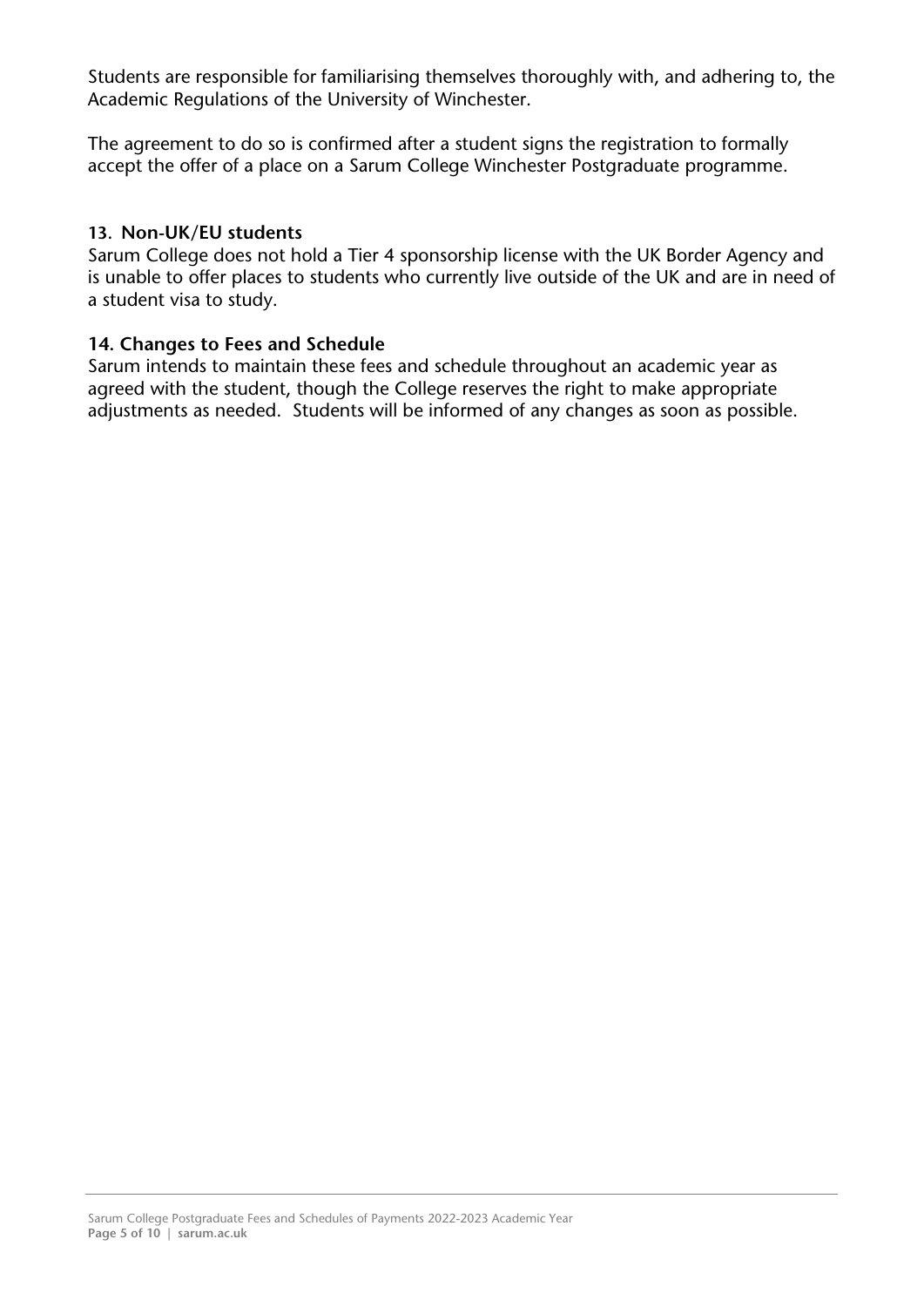# **GRANTMAKING TRUSTS FOR CHRISTIAN EDUCATION**

Below are listed selected trusts which provide grants towards Christian education. Prior to making an application, do fully research the specific criteria and application procedures of the individual trust(s). If you'd like some general advice and guidance about writing a grant proposal, contact Christine Nielsen-Craig at [cnc@sarum.ac.uk.](mailto:cnc@sarum.ac.uk)

All Saints Educational Trust

**Telephone:** 020 7248 8380 **Email:** [aset@aset.org.uk](mailto:aset@aset.org.uk) **Website:** [aset.org.uk](http://www.aset.org.uk/)

Makes personal grant awards to teachers, intending teachers and students in Religious Studies, Home Economics and related areas.

# **Funding Priorities**

- first degree or diploma students of Religious Education
- students on a programme of study carrying or leading to UK 'Qualified Teacher Status', such as PGC(D)E
- applicants with a church connection
- applicants who can supply a reference from a priest or minister of religion
- serving teachers who want to gain further qualifications relevant to advancement within the education profession
- students pursuing second or higher degrees who are planning a career in training teachers

# **Applications**

Requests for applications are due early in the year ahead of study. The deadline for applications is on the website here: <http://www.aset.org.uk/timetable.html>

Culham St Gabriel's

**Telephone:** 01865 612035 **Email:** [enquiries@cstg.org.uk](mailto:enquiries@cstg.org.uk) **Website:** [cstg.org.uk/grants](http://www.cstg.org.uk/grants)

Culham St Gabriel's is an endowed charitable trust dedicated to educational work in support of religious education (RE).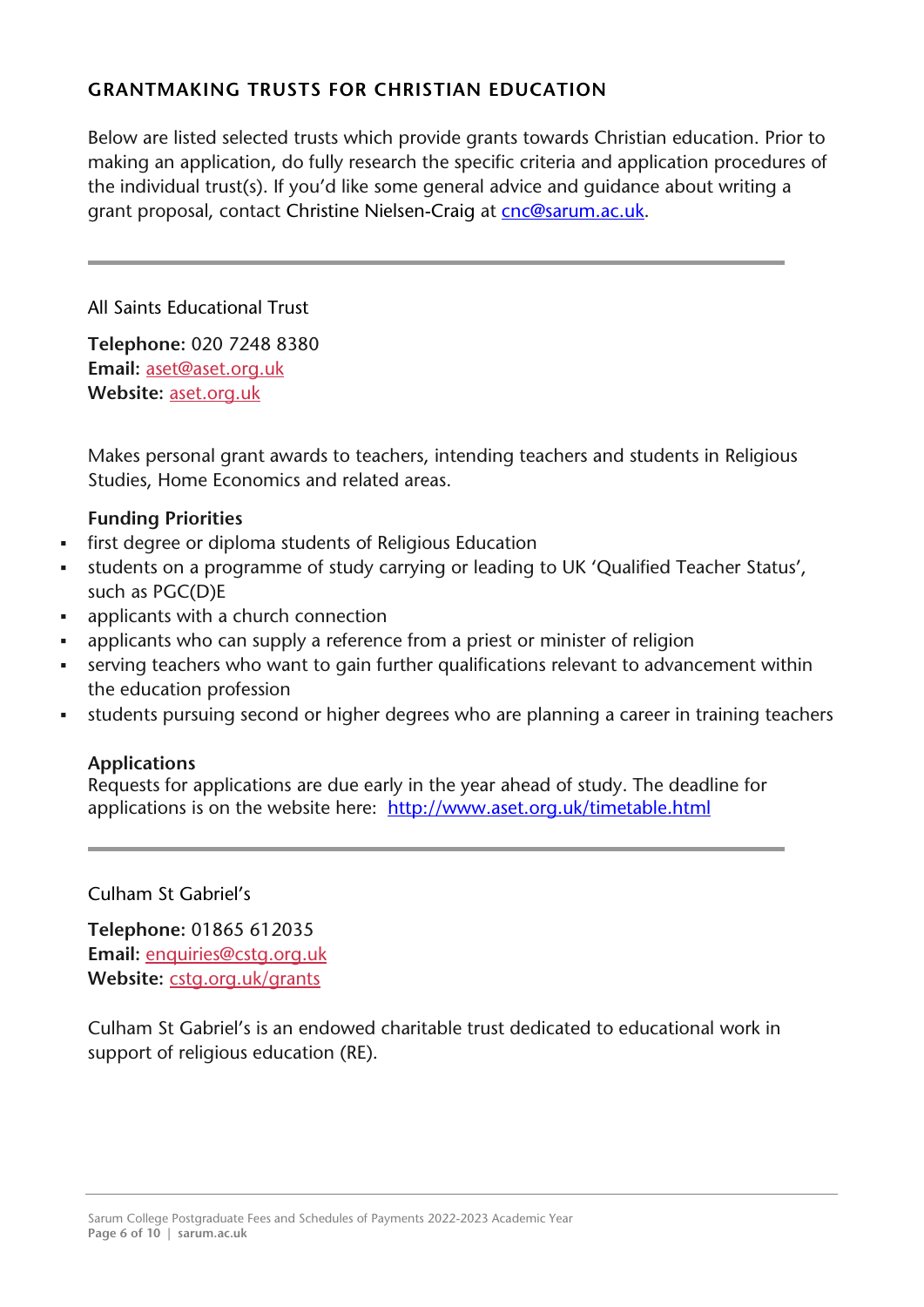# **Funding Priorities**

- Religious Education as a school curriculum subject
- Spiritual and moral development as a whole-school responsibility

The Foundation of St Matthias

**Telelphone:** 01179 060100 **Email:** [stmatthiastrust@bristoldiocese.org](mailto:stmatthiastrust@bristoldiocese.org) **Website:** [stmatthiastrust.org.uk](http://stmatthiastrust.org.uk/)

The Foundation's primary objective is the advancement of education in the Dioceses of Bath & Wells, Bristol and Gloucester, with a preference for higher and further education; such education contributing to the advancement of the Church of England.

# **Funding Priorities**

- The education and training of persons who are, or intend to become, engaged in social welfare work as social workers, community workers, youth workers, teachers, supervisors or pre-school groups or otherwise;
- The education and training of persons intending to become ministers of the Church of England or of a Church in communion therewith;
- The study of music or other arts subject to the main object of the charity

## **Applications**

Applications should reach the Foundation of St Matthias by 31st May (for consideration in July) or 30th September (for consideration in November).

# Hockerill Educational Foundation

**Email:** [info@hockerillfoundation.org.uk](mailto:info@hockerillfoundation.org.uk) **Website:** [hockerillfoundation.org.uk](http://hockerillfoundation.org.uk/)

Personal awards are made to teachers, intending teachers and others in further or higher education, with a priority to the teaching of RE. No awards for those training for ordination or mission, or clergy who wish to improve their own qualifications, unless they are also involved in teaching in schools. Awards are not given for follow-up Masters degrees.

Applications are accepted from December for the following year. Applications received by the first deadline of 31st March will be considered in May and may stand a better chance of success.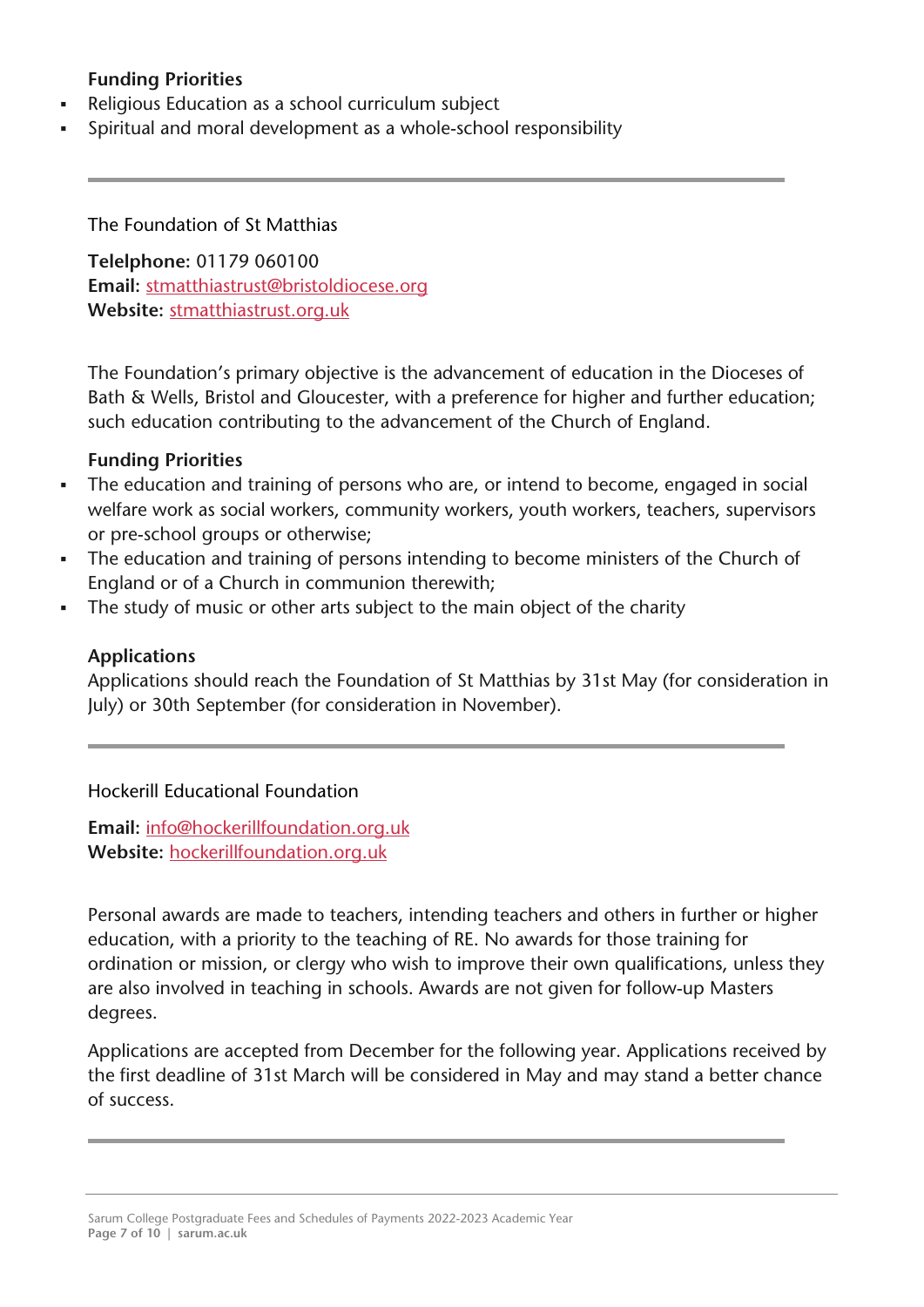John James Charitable Trust

**Website:** [johnjamestrust.org](http://johnjamestrust.org/)

The John James Trust exists to promote education in the Christian faith amongst children and young people; support people in training for Christian ministry; relieve poverty and distress created by sudden or unexpected circumstances pursue; any other charitable purpose consistent with those expressed before.

# **Applications**

The trustees meet every three months to consider applications and if grants are awarded they are generally paid in March and September.

Leaders of Worship and Preachers Trust

**Telephone:** 01923 231811 **Email:** [lwptoffice@lwpt.org.uk](mailto:lwptoffice@lwpt.org.uk) **Website:** [lwpt.org.uk](http://lwpt.org.uk/)

Leaders of Worship and Preachers Trust is an ecumenical charity that offers several grants each year towards vocational training for those considering preaching. Grants can be used towards course fees and materials for any recognised course that enables the applicant to explore or develop their preaching skills. This may include 'gap year' style courses as well as continuing professional development courses.

Grants are awarded twice a year. Meetings usually take place in June and November for grants to then be awarded in August and January.

2022 closing dates for applications are 3 May and 3 October.

Sarum St Michael Educational Charity

**Telephone:** 01722 422296

**Email:** [clerk@sarumstmichael.org](mailto:clerk@sarumstmichael.org)

**Website:** [sarumstmichael.org](http://sarumstmichael.org/)

Aim is to advance the work in education originally done by the college. The charity makes grants to individuals ineligible for student loans to help them pursue their further education. Eligible applicants must live or study (including by distance learning) in the Diocese of Salisbury or one of its adjacent dioceses (Bath & Wells, Bristol, Exeter, Oxford and Winchester).

Those doing second degrees and postgraduate studies may apply. Grants may be given towards the costs of a dissertation and for books. An increasing number of first degree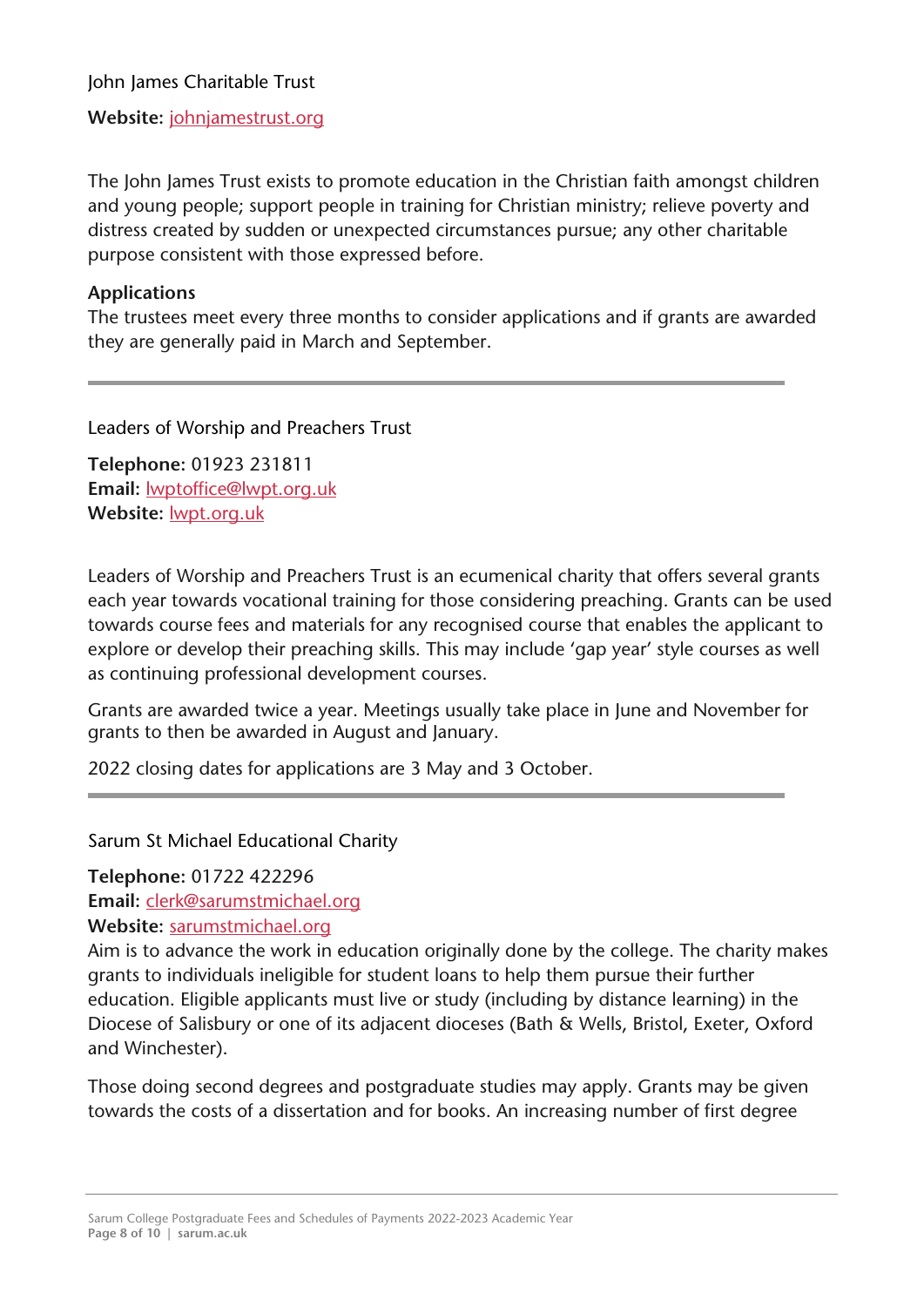courses lead to master's degrees: the Charity prefers applications for master's degrees that follow a first degree.

Vocational courses – the Charity will consider the proposed course of study and how it will help the applicant pursue his or her career and in the service of others.

# **Applications**

Governors meet four or five times a year to consider grant applications. Please check the website for [forthcoming](http://www.sarumstmichael.org/page4.html) dates.

# St Christopher's Educational Trust

**Email:** [stchristopherstrust@hotmail.co.uk](mailto:stchristopherstrust@hotmail.co.uk) **Website:** Church of [England](https://www.churchofengland.org/education/the-st-christopher) website

The St Christopher's Educational Trust aims to promote religious education in accordance with the principles of the Church of England. The Trustees currently wish to support new ways of providing Christian formation and education. Individuals may apply for grants for projects designed to support academic and/or practical studies leading to better practice in Christian education and formation.

# **Funding Priorities**

- informal education opportunities for young people
- teaching and learning about Christianity
- education for adult discipleship

# **Applications**

(May 2022) The Trustees are reviewing their grant policy & criteria. Applications are therefore suspended until further notice.

St Hild & St Bede Trust

**Telephone:** 01388 601627 **Email:** [w.hurworth@btinternet.com](mailto:w.hurworth@btinternet.com) Website: sthildandstbedetrust.co.uk/how-to-apply/